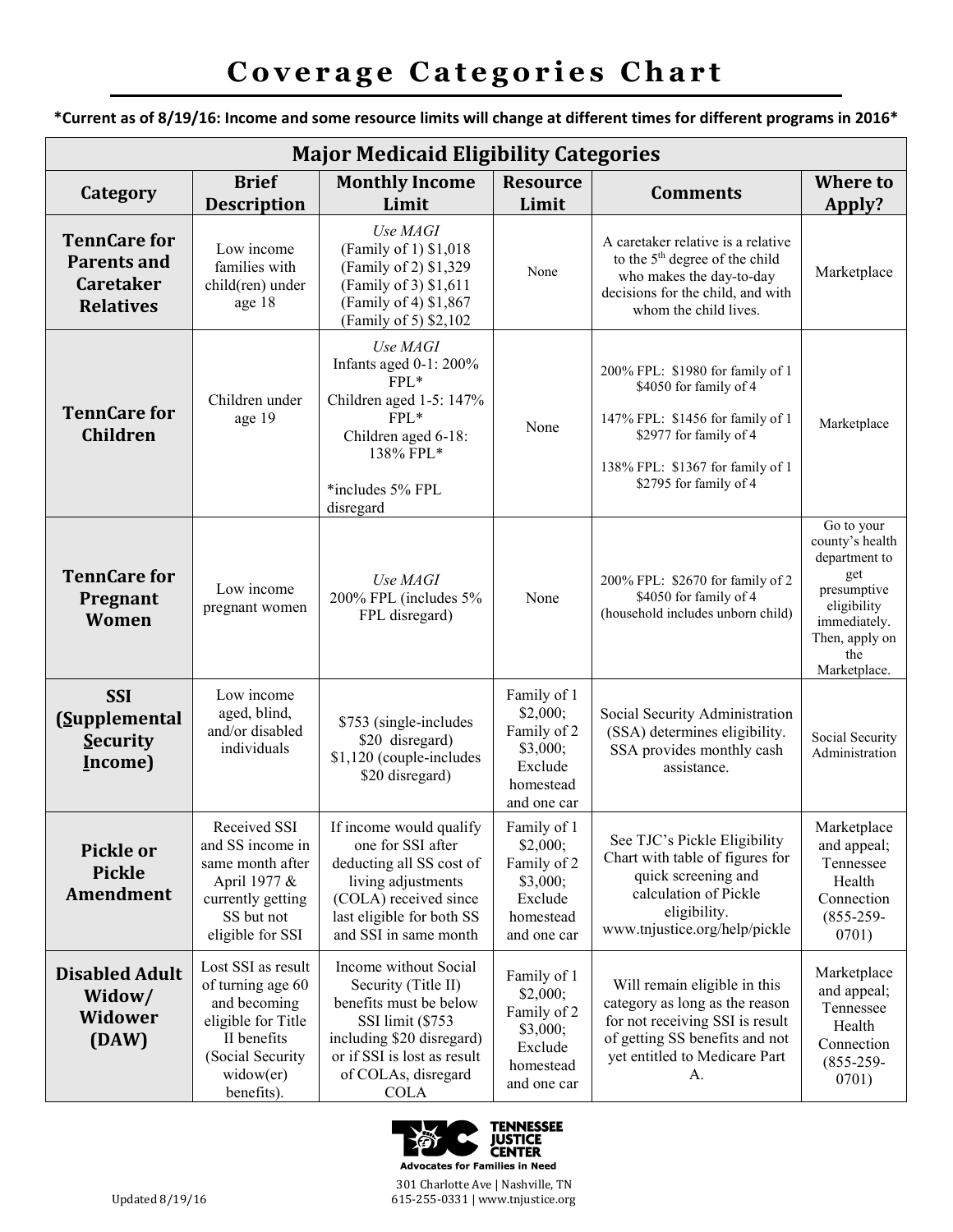| Category                                          | <b>Brief</b><br><b>Description</b>                                                                                                                                                                                                                | <b>Monthly Income</b><br>Limit                                                                                                                                                                                                                            | <b>Resource</b><br>Limit                                                                                      | <b>Comments</b>                                                                                                                                                                                                                                | <b>Where to</b><br>Apply?                                                                                     |
|---------------------------------------------------|---------------------------------------------------------------------------------------------------------------------------------------------------------------------------------------------------------------------------------------------------|-----------------------------------------------------------------------------------------------------------------------------------------------------------------------------------------------------------------------------------------------------------|---------------------------------------------------------------------------------------------------------------|------------------------------------------------------------------------------------------------------------------------------------------------------------------------------------------------------------------------------------------------|---------------------------------------------------------------------------------------------------------------|
| <b>Disabled Adult</b><br><b>Child</b><br>(DAC)    | Would be eligible<br>for SSI but for<br>eligibility for SSD<br>based on a parent's<br>work history.                                                                                                                                               | Below SSI/FBR limit<br>excluding total SS<br>benefits based on a<br>parent's work history.                                                                                                                                                                | Family of 1<br>\$2,000;<br>Family of 2<br>\$3,000;<br>Exclude<br>homestead<br>and one car<br>(Same as<br>SSI) | Must be at least 18 years old<br>with blindness or disability<br>that began before age 22.<br>DAC can remain eligible for<br>Medicaid/TennCare upon<br>marriage if married to a SS<br>beneficiary who is also<br>eligible for DAC.             | Marketplace<br>and appeal;<br>Tennessee<br>Health<br>Connection<br>$(855 - 259 -$<br>0701)                    |
| <b>Women with</b><br>breast or<br>cervical cancer | Uninsured<br>Tennessee women<br>who have been<br>determined through<br>the county's health<br>department to need<br>treatment for breast<br>or cervical cancer.<br>(Must be age 40-64)<br>for breast cancer,<br>or 21-64 for<br>cervical cancer.) | Women with incomes<br>below 250% of the<br>federal poverty level<br>can obtain free<br>screening from the<br>health department.<br>(Must be age 40-64 for<br>breast cancer, or 21-64<br>for cervical cancer.)                                             | None                                                                                                          | Offers coverage to individuals<br>who have no other insurance<br>coverage, including Medicare,<br>or whose insurance does not<br>cover treatment for breast or<br>cervical cancer. Applicants<br>must be screened by the health<br>department. | Screened at<br>local health<br>department<br>then enroll<br>on the<br>Marketplace                             |
| <b>Institutionalized</b><br>individuals           | Persons in<br>hospital, residential<br>treatment center,<br>nursing facility, or<br>intermediate care<br>facility for<br>intellectual<br>disabilities for<br>more than 30 days                                                                    | \$2199<br>(300% of SSI/ full<br>Federal Benefit Rate)<br>Only the applicant's<br>income counts and<br>applicant's share of<br>resources.                                                                                                                  | \$2,000<br>Exclude car<br>and usually<br>homestead                                                            | See also CHOICES and/or<br>ECF CHOICES.                                                                                                                                                                                                        | See also<br><b>CHOICES</b><br>and/or ECF<br>CHOICES.                                                          |
| <b>CHOICES</b>                                    | Persons who<br>require care in<br>nursing facility or<br>who face<br>institutionalization<br>without home and<br>community based<br>services                                                                                                      | \$2,199* (300% of SSI/<br>full Federal Benefit<br>Rate)<br>Only the applicant's<br>income counts and<br>applicant's share of<br>resources.<br>*Applicants with<br>income over this<br>amount may be<br>eligible with a<br>Qualified Income<br>Trust (QIT) | \$2,000<br>Exclude car<br>and usually<br>homestead                                                            | <b>Enrollment in CHOICES</b><br>includes Medicaid/TennCare<br>enrollment.                                                                                                                                                                      | Area Agency<br>on Aging and<br>Disability if<br>not on<br>TennCare; if<br>already on<br>TennCare,<br>your MCO |
| 1619(b)                                           | Some individuals<br>who meet Social<br>Security disability<br>criteria, are losing<br>SSI, but have<br>medical need such<br>that they need<br>TennCare to be<br>able to work.                                                                     | In 2016, the income<br>limit is \$38,613*.<br>*Could be even<br>higher, depending on<br>impairment-related<br>work expenses.                                                                                                                              | Family of 1<br>\$2,000;<br>Family of 2<br>\$3,000;<br>Exclude<br>homestead<br>and one car                     | Call SSA if losing SSI and<br>TennCare coverage due to<br>work income, or if want to<br>work but afraid will lose<br>TennCare coverage.                                                                                                        | Social Security<br>Administration                                                                             |



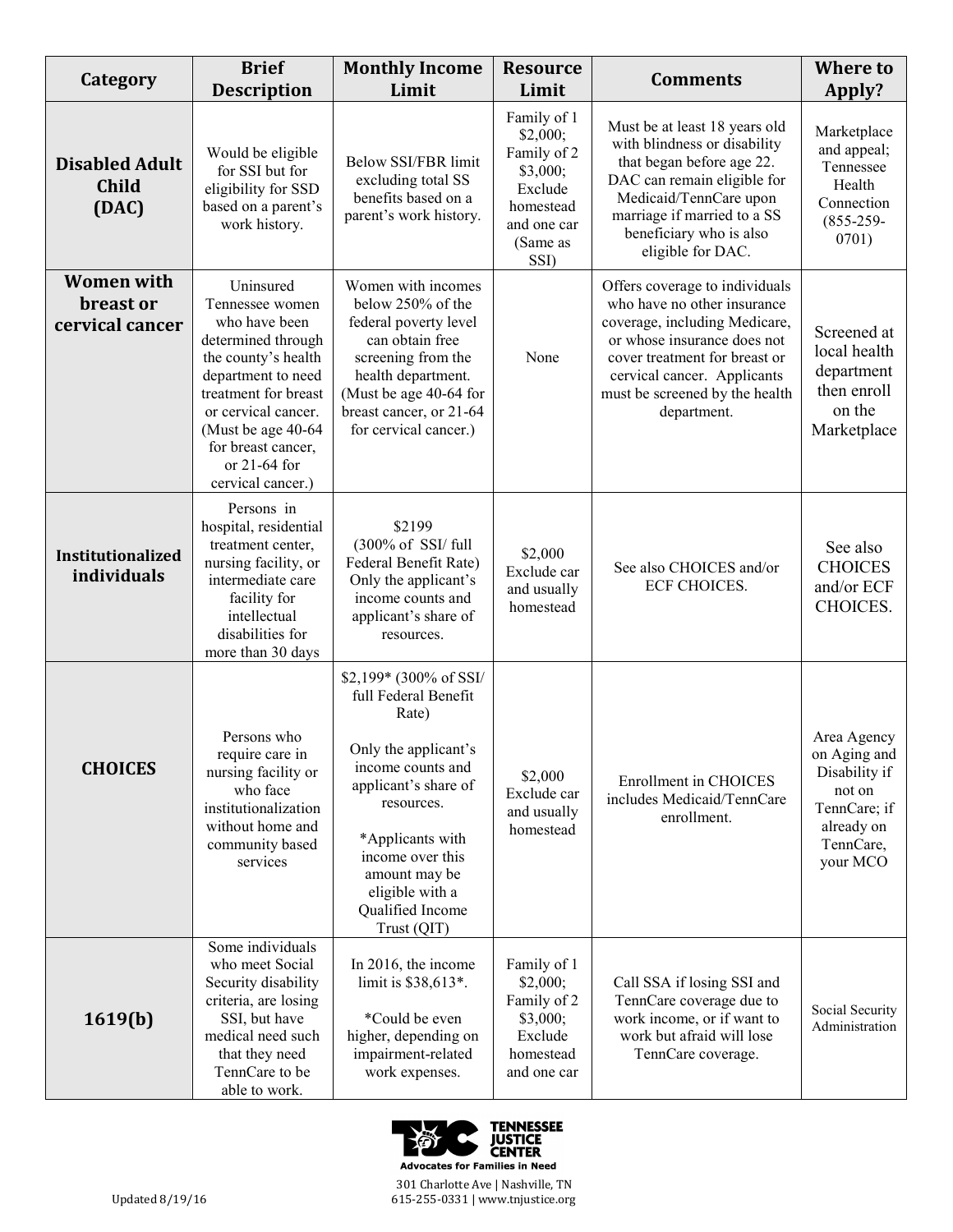| Category                                                                      | <b>Brief</b><br><b>Description</b>                                                                                                                  | <b>Monthly Income</b><br>Limit                                                                                                                                                                                                                                                                                                                                                                                                                                                   | <b>Resource</b><br>Limit                                                                                                               | <b>Comments</b>                                                                                                                                                                                                                                                                                                                                                                                                                                                                                                                                                                                                                                                                                                                      | <b>Where to</b><br>Apply?                                                                                                                                                                                                                                                                                                                                                   |
|-------------------------------------------------------------------------------|-----------------------------------------------------------------------------------------------------------------------------------------------------|----------------------------------------------------------------------------------------------------------------------------------------------------------------------------------------------------------------------------------------------------------------------------------------------------------------------------------------------------------------------------------------------------------------------------------------------------------------------------------|----------------------------------------------------------------------------------------------------------------------------------------|--------------------------------------------------------------------------------------------------------------------------------------------------------------------------------------------------------------------------------------------------------------------------------------------------------------------------------------------------------------------------------------------------------------------------------------------------------------------------------------------------------------------------------------------------------------------------------------------------------------------------------------------------------------------------------------------------------------------------------------|-----------------------------------------------------------------------------------------------------------------------------------------------------------------------------------------------------------------------------------------------------------------------------------------------------------------------------------------------------------------------------|
| <b>Employment</b><br>and<br>Community<br><b>First (ECF)</b><br><b>CHOICES</b> | Persons with<br>intellectual/<br>developmental<br>disability who need<br>specialized<br>services, such as<br>employment and<br>vocational training. | \$2,199 (300% of SSI/<br>full Federal Benefit<br>Rate)<br>Only the applicant's<br>income counts and<br>applicant's share of<br>resources.                                                                                                                                                                                                                                                                                                                                        | \$2,000<br>Exclude car<br>and usually<br>homestead                                                                                     | 1700 applicants will be<br>enrolled this year based<br>on priority criteria;<br>remaining applicants<br>will be placed on a<br>waiting list.                                                                                                                                                                                                                                                                                                                                                                                                                                                                                                                                                                                         | If already enrolled<br>in TennCare<br>Amerigroup 866-<br>840-4991 or<br><b>BlueCare 888-747-</b><br>8955.<br>If not enrolled in<br>TennCare or a United<br>MCO member, call<br>DIDD:<br>West Tennessee<br>Regional Office<br>$(866)$ 372-5709<br><b>Middle Tennessee</b><br>Regional Office (800)<br>654-4839<br><b>East Tennessee</b><br>Regional Office (888)<br>531-9876 |
| <b>Medically</b><br><b>Needy Spend</b><br><b>Down</b>                         | Low income<br>pregnant woman or<br>child under age 21                                                                                               | Individual must either<br>have countable<br>income no more than<br>the figures provided<br>below OR s/he must<br>have sufficient<br>unreimbursed medical<br>expenses to "spend<br>down" to these income<br>limits, depending upon<br>family size:<br>(Family of 1) \$241<br>(Family of 2) \$258<br>(Family of 3) \$317<br>(Family of 4) \$325<br>Spend Down Formula<br><b>Total HH</b><br>Countable Income<br>- Medical Expenses<br>Adjusted income<br>below spend<br>down level | Family of 1<br>\$2,000;<br>Family of 2<br>\$3,000;<br>Add \$100<br>per<br>additional<br>individual;<br>Exclude<br>homestead<br>and car | Can use medical<br>expenses incurred in the<br>3 months prior to<br>application (paid or<br>unpaid). Can use any<br>medical bill actually<br>paid in the application<br>month (no matter how<br>old). Can use medical<br>bills incurred in<br>application month.<br>Can use medical<br>expenses incurred by<br>any household member.<br>Medical expenses can<br>include such things as:<br>health insurance<br>premiums, doctor,<br>hospital, pharmacy,<br>medical supply bills,<br>eye glasses, dental bills,<br>hearing aids,<br>transportation costs to<br>get medical care $\omega$ 47¢<br>per mile.<br>Over the Counter<br>Medications: can use up<br>to \$10/month per<br>household member for<br>OTC meds without<br>receipt. | Marketplace and<br>appeal; Tennessee<br>Health Connection<br>$(855-259-0701)$                                                                                                                                                                                                                                                                                               |

*A person can have insurance and/or access to health insurance and still qualify in any Medicaid category.*

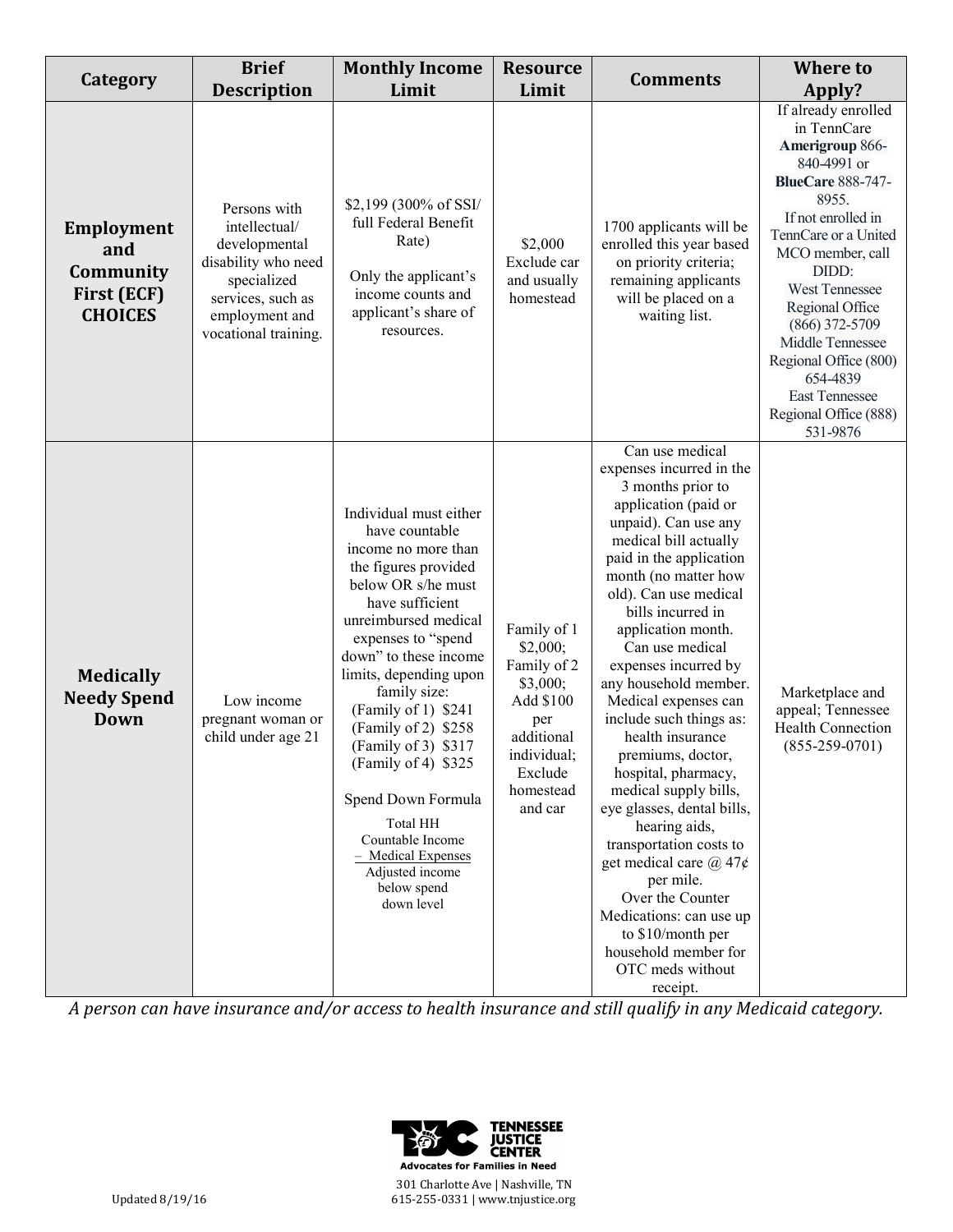| <b>TennCare Standard - Non-Medicaid TennCare Eligibility Category</b>       |                                                                                                                                                                                                                                                                                                                                                                                                       |                                                                                                                                                                                                                                                                                                               |                          |                                                                                                                                                                                                                                        |                                                                                                                                                                                           |  |
|-----------------------------------------------------------------------------|-------------------------------------------------------------------------------------------------------------------------------------------------------------------------------------------------------------------------------------------------------------------------------------------------------------------------------------------------------------------------------------------------------|---------------------------------------------------------------------------------------------------------------------------------------------------------------------------------------------------------------------------------------------------------------------------------------------------------------|--------------------------|----------------------------------------------------------------------------------------------------------------------------------------------------------------------------------------------------------------------------------------|-------------------------------------------------------------------------------------------------------------------------------------------------------------------------------------------|--|
| Category                                                                    | <b>Brief</b><br><b>Description</b>                                                                                                                                                                                                                                                                                                                                                                    | <b>Monthly</b><br><b>Income Limit</b>                                                                                                                                                                                                                                                                         | <b>Resource</b><br>Limit | <b>Comments</b>                                                                                                                                                                                                                        | Where to<br>Apply?                                                                                                                                                                        |  |
| <b>TennCare</b><br>Standard:<br>Uninsured &<br><b>Medically</b><br>Eligible | Children under the age<br>of 19 who are losing<br>TennCare Medicaid<br>eligibility can be<br>screened for TennCare<br>Standard as "Medicaid"<br>Rollovers."<br>Children already<br>enrolled in TennCare<br>Standard can reenroll<br>if they remain eligible.<br>If the family's income<br>is above $211\%$ of<br>poverty, the child must<br>be medically eligible<br>to receive TennCare<br>Standard. | Family income must<br>be at or below 211%<br>of the Federal<br>Poverty Line (FPL).<br>There is an<br>additional 5% FPL<br>disregard. If the<br>child has a<br>qualifying medical<br>condition, the family<br>income can be<br>above 211% FPL.<br><b>Uses MAGI</b><br>Household &<br>Income Counting<br>Rules. | None                     | Eligible children cannot have<br>other health insurance nor<br>can they have access to an<br>employer's health plan<br>(access exception for<br>children grandfathered in in<br>$2005$ ).<br>Children must be recertified<br>annually. | Children should<br>be<br>automatically<br>rolled over into<br>this category—<br>you cannot<br>apply for it. If<br>child not rolled<br>over, contact<br>Tennessee<br>Health<br>Connection. |  |

| <b>Medicare Savings Programs</b>                                                       |                                                                                      |                                                             |                                                   |                                                                                                                                                                                                               |                                                                                                       |  |
|----------------------------------------------------------------------------------------|--------------------------------------------------------------------------------------|-------------------------------------------------------------|---------------------------------------------------|---------------------------------------------------------------------------------------------------------------------------------------------------------------------------------------------------------------|-------------------------------------------------------------------------------------------------------|--|
| (Information based on POMS HI00815.023 Medicare Savings Program Income Limits)         |                                                                                      |                                                             |                                                   |                                                                                                                                                                                                               |                                                                                                       |  |
| Category                                                                               | <b>Brief</b>                                                                         | <b>Monthly</b>                                              | <b>Resource</b>                                   | <b>Comments</b>                                                                                                                                                                                               | <b>How to Apply?</b>                                                                                  |  |
|                                                                                        | <b>Description</b>                                                                   | Income                                                      | Limit                                             |                                                                                                                                                                                                               |                                                                                                       |  |
|                                                                                        |                                                                                      | Limit                                                       |                                                   |                                                                                                                                                                                                               |                                                                                                       |  |
| <b>QMB</b><br>(Qualified<br><b>Medicare</b><br><b>Beneficiaries</b> )                  | Low income<br>Medicare<br>beneficiaries                                              | To qualify,<br>income at or<br>below $100\%$<br>of poverty* | Family of 1<br>\$7,280<br>Family of 2<br>\$10,930 | The state is required to pay<br>Medicare Part A and B<br>premiums, deductibles, and<br>coinsurance for these<br>individuals.                                                                                  | Fill out LTSS form and<br>fax to Tennessee Health<br>Connection (fax number<br>$1 - 855 - 315 - 0669$ |  |
| <b>SLMB</b> (Special<br><b>Low Income</b><br><b>Medicare</b><br><b>Beneficiaries</b> ) | Low income<br>Medicare<br>beneficiaries                                              | <b>Between</b><br>$100\%$ and<br>120%<br>poverty*           | Family of 1<br>\$7,280<br>Family of 2<br>\$10,930 | The state is required to pay<br>Medicare Part B premiums<br>for these individuals.                                                                                                                            | Fill out LTSS form and<br>fax to Tennessee Health<br>Connection (fax number<br>$1 - 855 - 315 - 0669$ |  |
| <b>QI</b> (Qualifying<br>Individuals)                                                  | Low income<br>Medicare<br>beneficiaries                                              | <b>Between</b><br>$120\%$ and<br>135%<br>poverty*           | Family of 1<br>\$7,280<br>Family of 2<br>\$10,930 | The state is required to pay<br>Medicare Part B premiums<br>for these individuals, as long<br>as federal funds are available.<br><b>Qualifying Individuals cannot</b><br>be enrolled in<br>Medicaid/TennCare. | Fill out LTSS form and<br>fax to Tennessee Health<br>Connection (fax number<br>$1-855-315-0669$       |  |
| <b>QDWI</b><br>(Qualified<br><b>Disabled and</b><br><b>Working</b><br>Individuals)     | Low income<br>Medicare<br><b>Beneficiaries</b><br>who are<br>disabled and<br>working | <b>Below 200%</b><br>poverty*                               | Family of 1<br>\$4,000<br>Family of 2<br>\$6,000  | The state is required to pay<br>Medicare Part A premiums<br>for these individuals.                                                                                                                            | Fill out LTSS form and<br>fax to Tennessee Health<br>Connection (fax number<br>$1 - 855 - 315 - 0669$ |  |

\*There is a \$20 disregard. There is also an earned income deduction of \$65 plus 50% of the remaining earned income. Reminder: QMB, SLMB and QI beneficiaries should receive full extra help for Part D.



 301 Charlotte Ave | Nashville, TN Updated 8/19/16 615-255-0331 | www.tnjustice.org